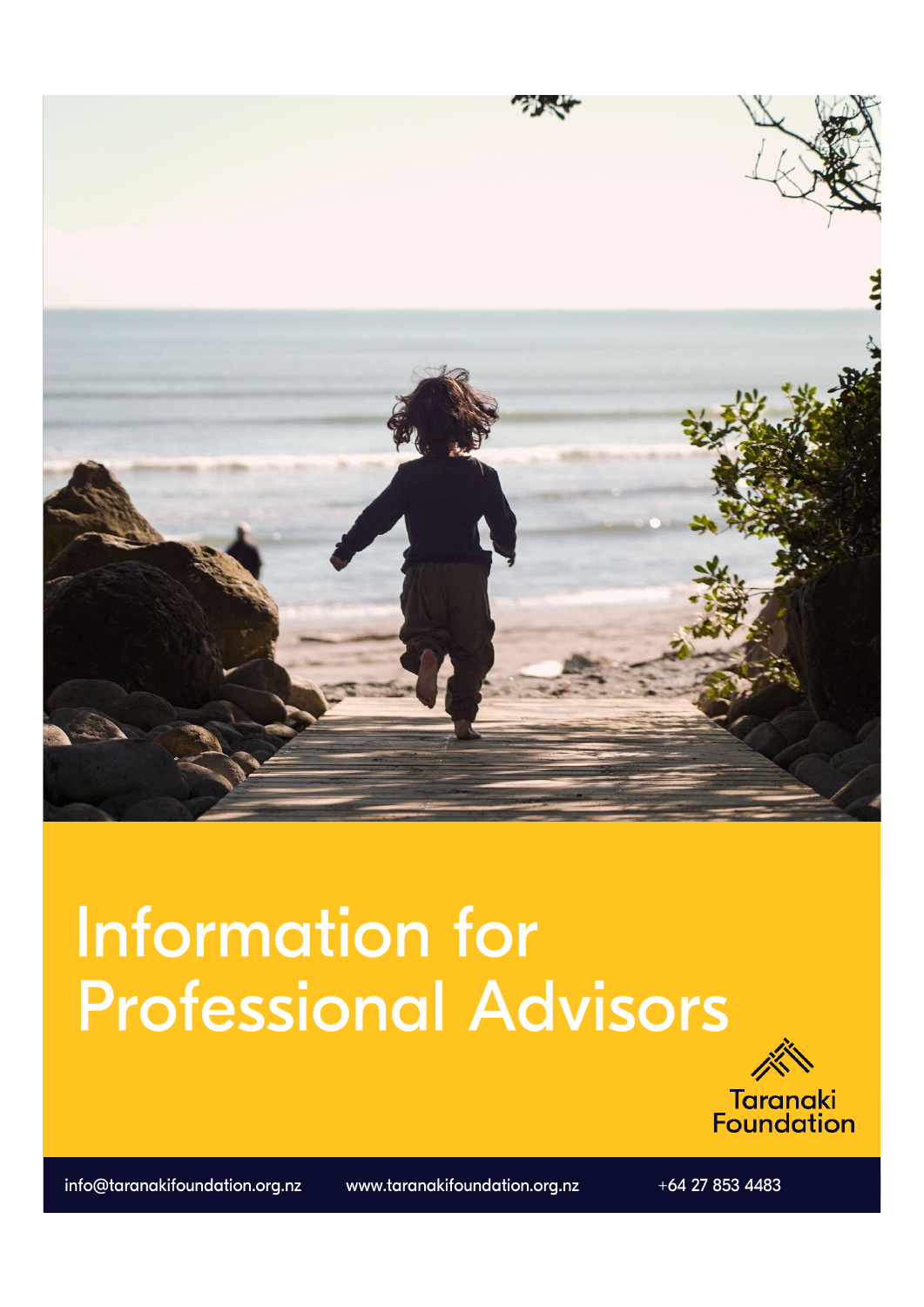# **GUIDANCE FOR PROFESSIONAL ADVISERS**

Many of your clients may be thinking about giving something back to their community but may not know how and where their generosity can have the biggest impact.

Research tells us that more and more people are leaving a percentage of their estate to a charity, project, or area of interest. Because Taranaki Foundation is a local organisation, we understand our communities and how your clients can collectively make the greatest impact for our region.

Taranaki Foundation can support you in having these conversations by offering philanthropic expertise to help your clients – helping us to drive more local generosity to local causes.

## How we can help

At Taranaki Foundation, we can provide the philanthropic advice you need to help your client achieve their charitable goals. As an adviser you play a key role in helping your clients to integrate their philanthropic goals into major personal, business and financial decisions. Taranaki Foundation offers your clients a personal and enduring way to leave a lasting legacy that will be benefit their community forever.

#### Ways to give

There are a variety of ways for your clients to give through the Taranaki Foundation. All options can be designed to help them make the most of tax benefits during their lifetime, maintain their financial security, and of course, look after family first.

#### *Gifts can be made in a number of ways:*

- As an individual, family or organisation, your client can set up their own Named Fund or contribute to an established endowment fund.
- Your clients can give to Taranaki during their lifetime so that they can enjoy seeing the results of their generosity, as well as receiving the benefits of tax credits.
- Your clients may choose to donate through their will or by a distribution from their family trust. Gifting by will and from a trust may create or add to existing endowments.

#### *There are many benefits of giving through Taranaki Foundation:*

- Our regional focus and local expertise allows your client' to give to Taranaki causes they are passionate about, supporting their community forever.
- Because endowments are permanent your client's gift keeps on giving, now and for generations to come.
- A Named Fund enables your client to specify the name of their fund and the organisations or initiatives they wish to support.
- Annual updates enable your client to keep track of their fund's earnings and distributions.
- The reputable trustees and prudent stewardship of Taranaki Foundation funds ensure that your client's gift is in safe hands.
- Donations made to the Taranaki Foundation may qualify for a tax credit
- Taranaki Foundation can provide you with guidance and resources to assist you in establishing your client's endowment fund.